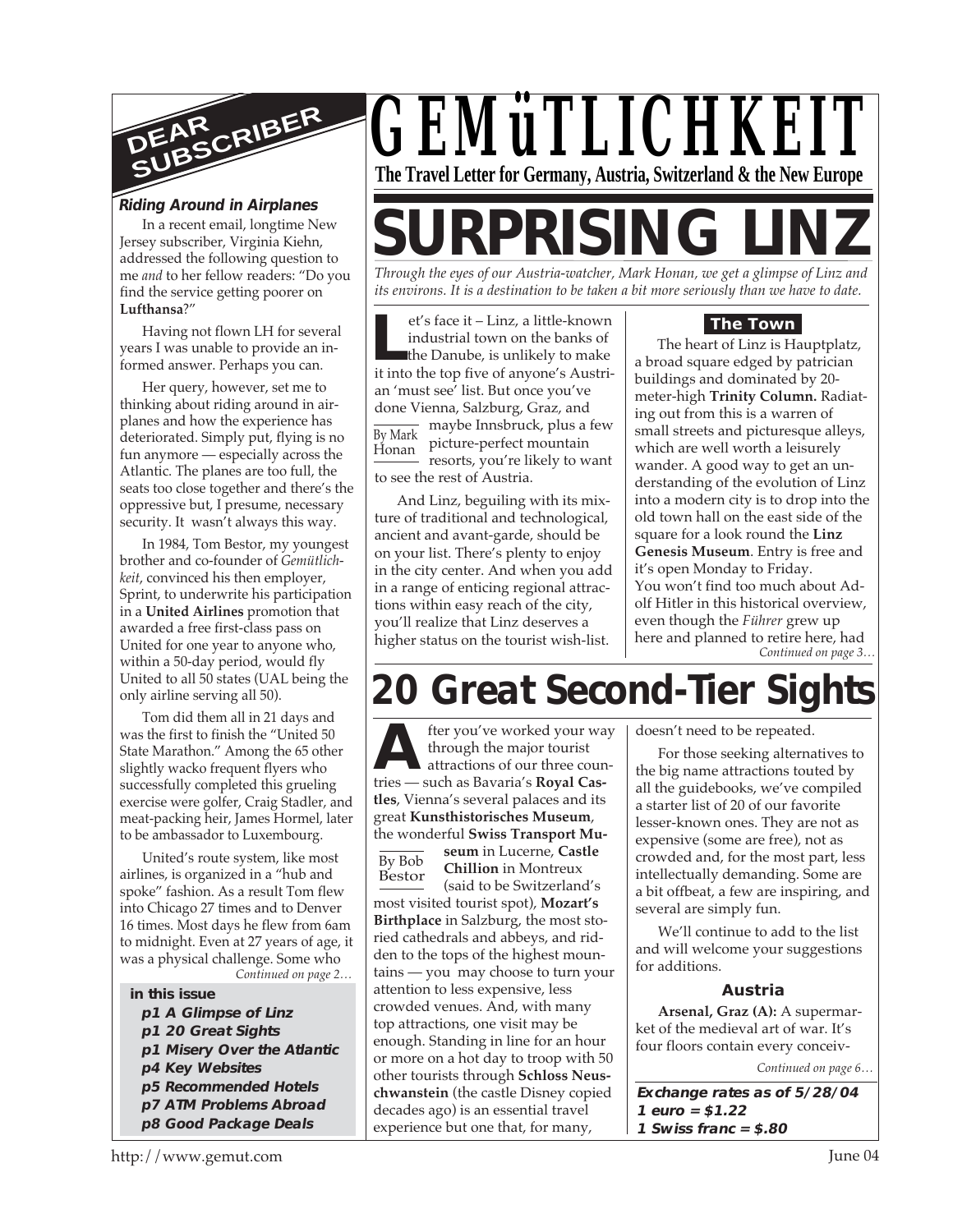#### *DEAR SUBSCRIBER Continued from page 1*

met him along the way predicted he wouldn't finish. But finish he did and won the free year of unlimited travel.

(There was just one hitch; what do you do with one free pass when you have a wife and no money? Tom did travel during the free year, but not as much as you might think. He once took a Friday night red-eye from San Francisco to Boston where, on Saturday morning, he purchased live Maine lobsters. There were 14 for dinner at our house that Saturday night back in California and I think you can guess the main dish.)

Tom's odyssey took place when there was less airport security. Today the 50-state marathon would be far more arduous, perhaps impossible.

It was also a time before airlines had the tools — computer software and the Internet — that let them fill up nearly every flight by changing and marketing fares on a minute-to-minute basis in order to obtain the highest load factors. (There is a price at which people who weren't planning to travel will do so just because the deal is so good.) Selling every seat is a goal with which I can't argue, but these days there are just too many of them in too small a space.

If you're like me you can hunker down and live with it for about three hours, but seven to 12 hours across the Atlantic is a different story. At best first and business class — it's a tiring process. At worst, a bad flight experience can ruin your first few days in

**Gemütlichkeit** (ISSN 10431756) is published 11 times each year by UpCountry Publishing, 288 Ridge Road, Ashland OR 97520. TOLL FREE: 1-800/521- 6722 or 541/488-8462, fax: 541/488-8468, e-mail travel@gemut.com. Web site: www.gemut.com. Subscriptions are \$67 per year for 11 issues. While every effort is made to provide correct information in this publication, the

**Consulting Editor:** Thomas P. Bestor **Consulting Editor: Thomas P. Bestor Subscription Dept:** Kurt Steffans Subscriber Travel Services: Andy Bestor, Laura Riedel

> **POSTMASTER: SEND ADDRESS CHANGES TO:** Gemütlichkeit, 288 Ridge Road., Ashland OR 97520

publishers can make no guarantees regarding accuracy.

Europe or even make you ill.

 I wish I could reveal some secret strategy to make your next flight a restful, relaxing, joyous experience, but I can only offer a few well-worn bits of advice to ease the transatlantic pain.

**• Get Pre-Assigned Seats:** Well, duh, you say but be aware that these days not every ticket sold comes with a guaranteed preassigned seat. Airlines have tightened seat assignment rules to favor their highest paying passengers, making it more difficult for bargain travelers to get the seats they want. Air carriers don't want to tell frequentflying, last-minute ticket buyers, who may be paying four or five times more than early-bird travelers who bought tickets from a consolidator, that only middle seats are available. Thus most airlines don't assign the last 30% of their seats until check-in begins on the day of the flight, usually three to five hours prior to departure. If you are first turned down for an advance seat assignment, call again. Sometimes it just depends on the person you talk to.

If all else fails, find out when checkin for your flight begins and be first in line. That way you're almost certain to get what you want.

**• Know Your Aircraft:** It's essential you get the seat location most comfortable for you, but to do that you need to know the configuration of the aircraft. The most sought-after seating for couples is an aisle and window together. For that to happen in coach, one has to be on a plane with a 2-4-2 or 2-5-2 configuration. The former is found on most Airbus 340 aircraft. (The seat nobody wants is the center seat of United's 777200 with it's 2-5-2 coach configuration.) The 3-4-3 config found on many 747s makes two together an impossibility. In that case, we choose aisle seats across from each other. When confronted with a 3-4-3 configured aircraft some couples purchase three seats in a row and keep the middle one empty. If that's your plan make sure the airline is aware of it and don't buy tickets without getting that row of three seats preassigned.

The best websites we've found for airline seating information (charts) are airtravel.about.com/cs/seatmaps/ and www.seatguru.com.

**• Let Go:** Once you've gotten the seats you want, you've done about all you can. It's time to realize that the whole process is out of your control and go with the flow.

**• Sedation:** Even three hours of airplane sleep will do wonders for your first day in Europe, so ask your doctor for something that will ensure it.

Other than that, lay off the booze, drink water, wash your hands frequently and don't overeat. — RHB

#### **Using Gemütlichkeit**

• Hotel prices listed are for one night. Discounts are often available for longer stays.

• All hotel prices include breakfast unless otherwise noted.

• Local European telephone area codes carry the "0" required for in-country dialing. To phone establishments from outside the country, such as from the USA, do not dial the first "0".

#### **Logging on to our Website**

Back issues in text format from January 1993, except for the most recent 12, are available free to subscribers only at http://www.gemut.com (click on "Members"). To access the issues enter the user name and password published in this space each month. The new codes are:

User Name: **linza** Password: **2299**

|                                        | VOI. 18, No. 5 <b>GEMÜTLICHKEIT</b>                                  | <b>HOTEL RESTAURANT RATING KEY</b> |                           |                                    |            |
|----------------------------------------|----------------------------------------------------------------------|------------------------------------|---------------------------|------------------------------------|------------|
| <b>June 2004</b>                       | The Travel Letter for Germany, Austria, Switzerland & the New Europe | <b>Rating Scale</b><br>Excellent   | <b>Scale</b><br>$16 - 20$ | <b>Restaurant Criteria</b><br>Food | 65%        |
| Publishers:<br>Editor:                 | Robert H. & Elizabeth S. Bestor<br>Robert H. Bestor                  | Above Average<br>Average           | $12 - 15$<br>8 - 11       | Service<br>Atmosphere              | 20%<br>15% |
| <b>Senior Wrtier:</b><br>Contributors: | Jim Johnson<br>Mark Honan, Nikki Goth Itoi                           | Adequate<br>Unacceptable           | 4 -<br>$0 -$              |                                    |            |

| <b>Hotel Rating Criteria</b> | <b>Value Rating</b> |                            | <b>Scale</b> |  |           |
|------------------------------|---------------------|----------------------------|--------------|--|-----------|
| People/Service               | 30%                 | <b>Outstanding Value</b>   |              |  | $17 - 20$ |
| Location/Setting             | 15%                 | Very Good Value            |              |  | $12 - 16$ |
| Guestrooms                   | $30\%$              | Average Value              |              |  | $9 - 11$  |
| Public rooms                 | 5%                  | <b>Below Average Value</b> | $5 -$        |  | 8         |
| <b>Facilities/Restaurant</b> | 20%                 | A Rip-Off                  | ი -          |  | 4         |

#### **Special** *O* Designation

By virtue of location, decor, charm, warmth of management, or combination thereof, an especially pleasant establishment.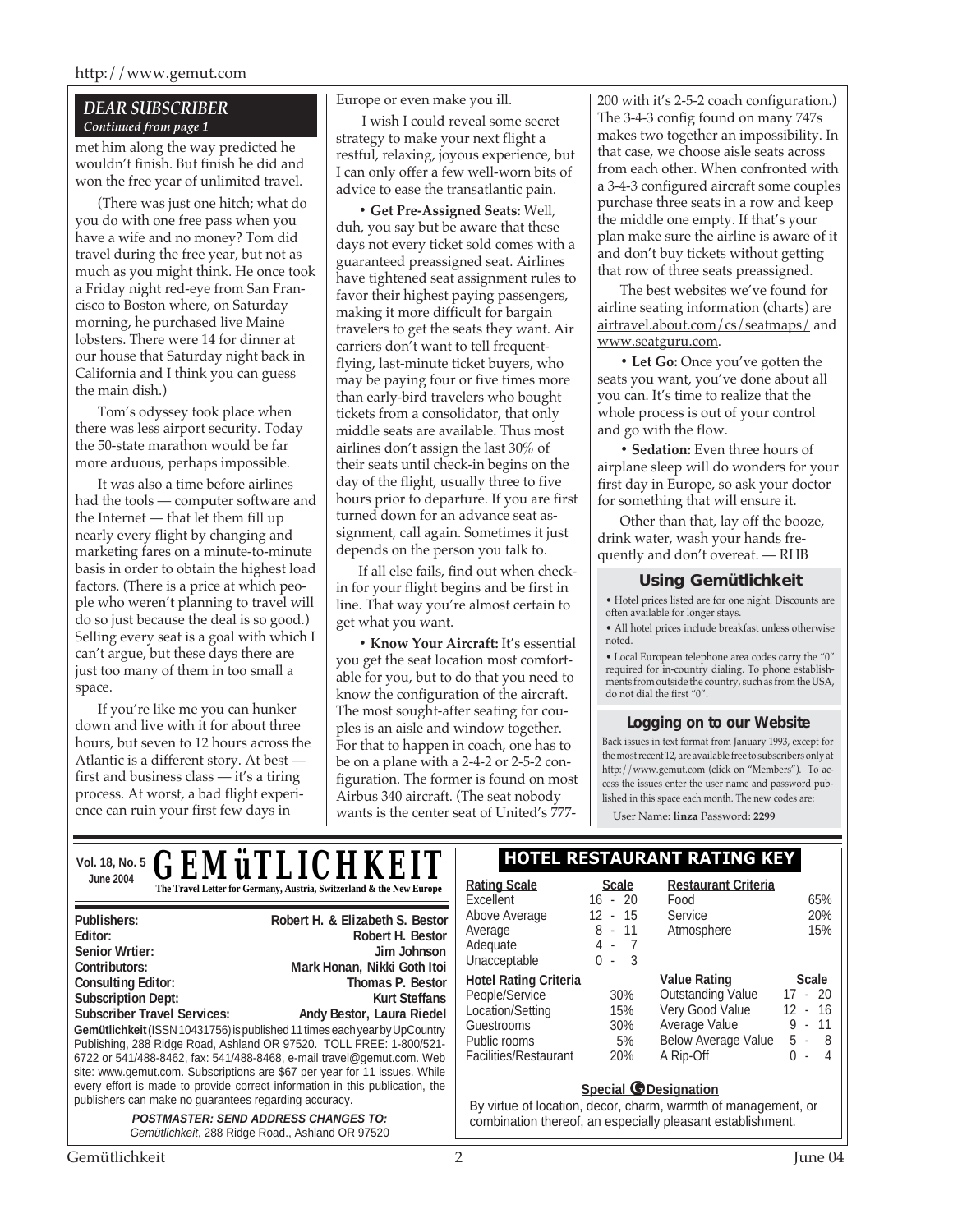#### *LINZ*

#### *Continued from page 1*

he not retired permanently in a Berlin bunker at the end of WWII. In that bunker the victorious Allies found a scale model of Linz, incorporating Hitler's elaborate and sometimes fanciful designs for new building projects.

Next, you can cross the river and pass from the past to the future. On the north bank is **Ars Electronica**, Linz's so-called museum of the future. It displays all sorts of interactive technological gadgets — some frivolous, some esoteric, all ingenious. A high point is the cave of virtual reality, providing a vivid illusion of exploring a cartoon wood and a fictional Renaissance city. You can don a virtual reality helmet and overalls, and allow yourself to be suspended by wires from the ceiling; this enables you to guide yourself on a 'flying' trip round Linz. Entry costs €6 and it's open daily (www.aec.at).

The newest attraction in town is the **Lentos Museum of Modern Art**. Opened in 2003, it's housed in a purpose-built building on the south bank of the Danube. The huge box-like structure of glass, steel and concrete absorbs the colors of everything around it, making it translucent and almost invisible from the outside. Inside, you encounter a permanent collection of Klimts, Schieles and Kokoschkas, among others, as well as high-profile temporary exhibitions. Entry costs  $€6.50$  and it's open daily except Tuesday from 10am to 6pm (to 10pm on Thursday; www.lentos.at).

The pastoral side of the city can be seen in the **Botanical Gardens** (€2 entry), which is noted for its cacti collection. For good viewpoints, there's the **Postlingberg** hill on the north bank, easily spotted by the twin Baroque onion domes of the church on the summit, or **Schloss Linz** containing a historical museum and set on the edge of the old town overlooking the Danube. The Danube itself provides another fine diversion. Steamers run all the way along the river from Passau to the west or Vienna to the east, and there are hourlong pleasure trips or evening cruises

#### **Linz Basics**

**Population:** 200,000 **Elevation:** 266 meters (873 feet)

**Tourist Info:** Linz City Tourist Office, Hauptplatz 1, A-4010, tel. +43/070/7070- 1777, fax 772873, email tourist.info@linz.at, web www.linz.at

Upper Austria Tourist Office, tel. +43/ 732/600221, web www oberoesterreich.at

#### **Driving Distances:**

| 153 miles | 246 km |
|-----------|--------|
| 170 miles | 274 km |
| 85 miles  | 137 km |
| 114 miles | 183 km |
| 149 miles | 239 km |
|           |        |

**Best Buy**: The **Linz City Ticket** (€20), sold at the tourist office and some hotels, includes the following: • restaurant voucher worth €10, • sightseeing tour on the Linz City Express train, • admission to 12 museums including Ars Electronica Center and Lentos, • ride up & down the Pöstlingberg tram, • day ticket for tram line 3, • ride on the grotto railway, • admission to the Botanical Gardens and the Linz zoo, • 20% reduction for the boat trip Linz - Aschach - Linz

#### including music and dinner buffet.

Linz also has some fascinating festivals. The intriguingly named *Klangwolke* (clouds of sounds) event includes the Ars Electronica Festival of Technology, which kicks off with visual and acoustic compositions, and the Bruckner Festival of classical music. In 2004 the event runs from 4th September to the 2nd October.

The composer Anton Bruckner (1824-95) was born just south of Linz and became official organist at Linz's old cathedral, one of several churches to be explored in the city center. Among these is the new cathedral, which is hard to miss given that its 131-meter-high spire is Austria's second highest after Vienna's Stephansdom. Sadly, this sturdy edifice lacks Stephansdom's graceful contours, though it does feature exceptional stained glass.

#### **Excursions**

Linz is also a convenient base for exploring most of the attractions of Upper Austria. Just 20 minutes southeast by car or bus is the breathtaking **Abbey of St Florian**, with its Baroque spires rising majestically over the few buildings of the surrounding village. In the church is a massive organ upon which Bruckner was the resident player (from 1850-55) and under which his remains now repose. Don't omit the guided tour of the lavish, Baroque apartments of the **Augustinian Abbey**; this includes a small gallery of emotive religious works by Albrecht Altdorfer, which look as fresh as the day they were painted some 500 years ago. The tour costs €5.30 (www.stift-st-florian.at). Baroque explodes into Rococo excess at the **Cisterican Monastery** at **Wilhering**, five miles west of Linz.

Another possible outing is to picturesque **Steyr** (*Gemütlichkeit* May 2002, April 1994, www.gemut.com), at the confluence of two rivers and reached from Linz by a 40-minute train ride to the southeast. Southwest of Linz lies **Wels**, just 15 minutes by train along the route to Salzburg. Though not as striking as Steyr, its historic town centre has plenty of charm. After taking the prescribed walking tour (commentary available from the tourist office), hop on a bus for the five-mile trip north to **Schmiding**. The zoo here started out as a bird park (with 350 bird species) and has recently expanded to include a range of other animal species, as well as an interesting evocation of the human species (in the ethnological museum). Find details at www.zooschmiding.at. Also within

easy reach of Wels are two impressive **Benedictine Abbeys**, at **Lambach** and **Kremsmünster**. On a different theme, east of Linz there's **Mauthausen**, accessible by train or boat. You can spend a chilling couple of hours here touring Austria's most infamous WWII concentration camp.

Another worthwhile trip out of Linz involves heading north by (train or car) towards the Czech Republic. After about 20 miles of rolling countryside you happen upon **Kefermarkt**, a nondescript hamlet with an entirely unexpected treasure. In the modest parish church is a fabulous 15th-century altar carved out of limewood. Soaring nearly 14 meters high and depicting religious scenes in relief and statues of saints, it matches the beauty of the similar (but much more famous and fêted) **altar** in the church at **St Wolfgang** in the Salzkammergut. From here, it's just a few miles further north to the medieval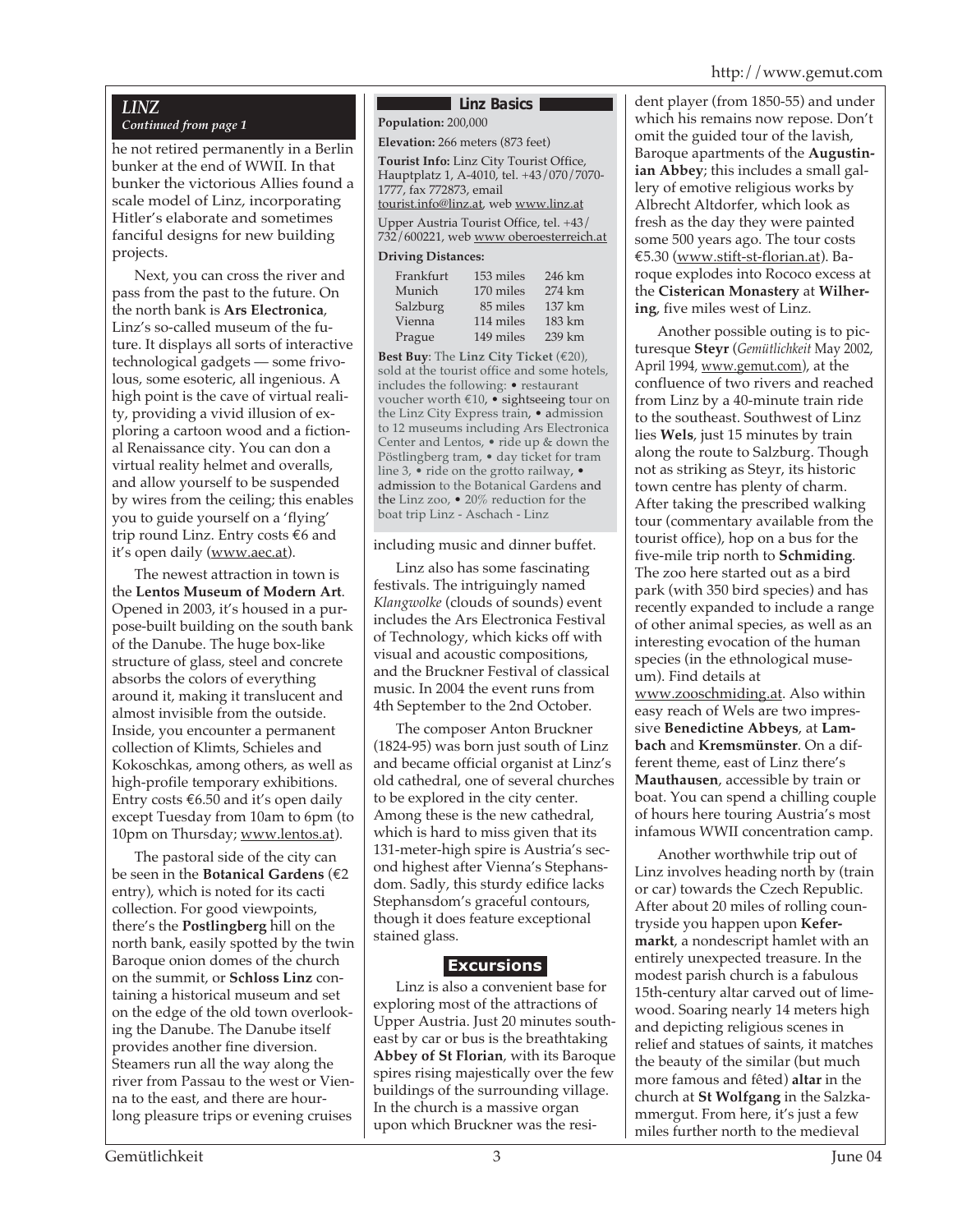town of **Freistadt**, where most of the ancient city walls are still intact. **Freistadt Castle** contains a museum that features fine exhibits of engraved and painted glass. Afterwards, you can take a meal washed down with local Freistädter beer — Freistadt is a unique 'beer commune,' the town brewery being owned jointly by the 149 households residing within the city walls.

#### **Lodging**

#### Drei Mohren

The four-star hotel lies directly opposite the impressive **Landhaus**. With just 25 rooms, the staff of this family-run place are willing and able to lavish personal service upon their guests.

Rooms are all doubles. Quality furnishings in dark wood are enlivened by the occasional quirky or homey element, such as the wroughtiron light shades and cutesy patterns on the bathroom tiles. It's a shame, though, about the ancient radios, the hard dimpled towels and the lack of a shower glass or shower curtain (the shower end of the bath is in a recessed corner, but water still spills out onto the floor).

The breakfast-buffet was slightly disappointing for a four-star, though the dining space — in the breakfast

#### **Key Websites for the Traveler**

**• www.gemut.com** Gateway site for travelers to Germanic Europe, including car rental, rail passes, hotel bookings, traveler feedback, travel tips and past issues (free access to back issues for subscribers; see log-on info on page 2).

**• www.viamichelin.com** The Michelin database of hotels and restaurants plus great interactive trip planning tools.

**• www.travelgearnow.com** Guidebooks, maps, travel accessories, luggage, all at 10% off for subscribers.

- **www.webflyer.com** Informative frequent flyer forums make this a must for air travelers.
- **bahn.hafas.de/bin/query.exe/en** German rail. Train
- schedules throughout Europe, not just Germany.
- **www.sbb.ch/index\_e.htm** Swiss and European rail schedules.
- **www.ski-europe.com** Top web resource for skiers with much data on Alpine resorts.
- **www.myswitzerland.com** Website of Switzerland's national tourist authority.
- **www.germany-tourism.de** Germany's national tourist authority.
- **www.austria.info/us** Austria's national tourist authority.

**• http://www.hhog.de** Website for an alliance of historic German cities.

room or the spacious, elegant adjoining lounge —was pleasant enough.

**Daily Rates:** Singles €98, doubles €130, suite €220

**Contact:** Hotel Drei Mohren Promenade 17, 4020 Linz, tel. +43/ 732/7726260, fax +43/732/7726266, email hotel@drei-mohren.at, web www.drei-mohren.at **Rating:** QUALITY 15/20, VALUE 11/20

#### Hotel Wolfinger

Ideally central, this charming family-run hotel offers elements of Baroque style right on Hauptplatz. Part of a 500 year-old building that was once a monastery, it retains the original stone floorways worn into concave curves through centuries of use. The larger rooms are at the front, yet even those at the back are an acceptable size. These latter chambers face each other across a quiet, narrow, cobbled path.

The custom-made, sometimes antique room furnishings are shuffled among the family's three hotels every couple of years. You can expect the usual three-star facilities, including private toilet, shower or bath, TV and telephone. There is a lift, but to reach it one has to climb the steps to the first floor reception.

**Daily Rates:** Singles €67-81, doubles €94-114.

**Contact:** Hotel Wolfinger, Hauptplatz 19, 4020 Linz, tel. +43/732/7732910, fax +43/732/77329155, email wolfinger@austria-classic-hotels.at, web www.oberoesterreich.at/wolfinger/

**Rating:** QUALITY 14/20, VALUE 13/20

#### Zum Schwarzen Bären

Once a rather nondescript threestar, the Bären underwent a designer makeover a few years ago. The result is best seen in the more expensive 'comfort rooms,' where the shower and sink are separated from the main part of the room by a half-built section of wall that rises in steps like a staircase. Apart from the designer flair, though, these rooms aren't actually any more comfortable than the standard rooms. Either way you get a reasonably spacious chamber, with television, toilet and bath or shower — and if inclined, you can pay more

for a room with a waterbed. On site is a stylish restaurant (doubling as a breakfast room), where pastel colors and summery tablecloths combine with design elements typical of both Austrian *Heurigen* and French salons. It's a pity the makeover hasn't extended to the reception or the reception staff, both of which could benefit from being a tad more engaging and welcoming.

**Daily Rates:** Singles €68-88, doubles €90-120, triples €114-135 **Contact:** Zum Schwarzen Bären, Herrenstrasse 9-11, 4020 Linz, tel. +43/ 732/7724770, fax +43/732/77247747, email hotel.baer@aon.at, web www.linz-hotel.at

**Rating:** QUALITY 13/20, VALUE 11/20

#### Hotel Mühlviertelhof

It's difficult to enthuse about a hotel that makes guests suffer dimlylit rooms just so they can shave a few cents off their electricity bill. The Mühlviertelhof is not alone in this practice, but this is an extreme example — *40-watt* overhead bulbs! Maybe they're trying to disguise the fact that rooms could do with some updating; for example, bathroom tiles in several places are old and cracking.

Some rooms (e.g. No 23) are too small for comfort, though all do have shower, WC and TV, as well as efficient double-glazing that eliminates traffic noise from the busy street outside.

The breakfast room is more cheerful, with colorful seat fabric and copious mirrors and pictures.

**Daily Rates:** Singles €98, doubles €130, suite €220

**Contact:** Hotel Mühlviertelhof, Graben 24-26, 4020 Linz, tel. +43/732/ 772268, fax +43/732/77226834, web www.hotel-muehlviertlerhof.at **Rating:** QUALITY 8/20, VALUE 8/20

#### Gasthof Goldener Anker

Linz's most central two-star accommodation has changed little in the last couple of decades. The blue/ grey exterior could do with a lick of paint and the vault-ceilinged, woodpanelled cafe has a rickety old feel that seems straight out of the post-WWII *Third Man* era.

Guestrooms are also somewhat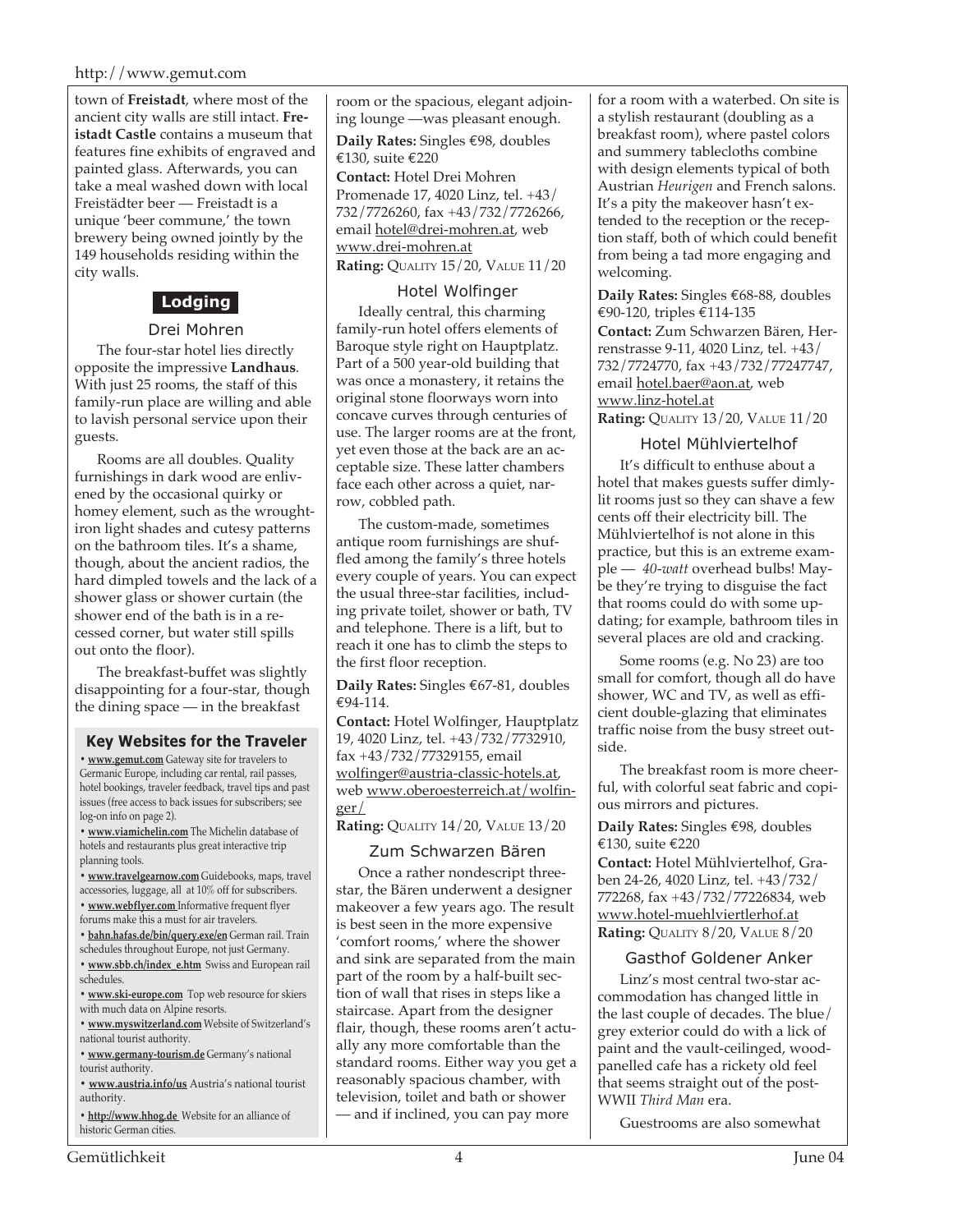Spartan and gloomy (more dim light bulbs), but they are clean and reasonably spacious for the price. There's also a lift. All but two rooms have shower and toilet, and you can't complain about the convenience of the location — a pedestrian alley just off Hauptplatz.

**Daily Rates:** Singles €28-50, doubles €54-80

**Contact:** Gasthof Goldener Anker, Hofgasse 5, 4020 Linz, tel. +43/732/ 771088, fax +43/732/771088, email goldener.anker.linz@aon.at

**Rating:** QUALITY 10/20, VALUE 11/20

#### Wienerwald Hotel

Another two-star place, but over a mile west of the center and not really viable unless you have your own transport (the No 26 bus service makes its last run around 8pm). Prices offer good value though, there's a choice of aging, plain rooms using hall facilities or refurbished ones with private shower and toilet.

The hotel sits on a hilltop, in a rural setting, and meals are available in the Wienerwald restaurant downstairs. For those with a car, there's ample parking spaces.

**Daily Rates:** Singles €22 or €27 with shower, doubles €38 or €44 with shower

**Contact:** Wienerwald, Freinbergstrasse, 4020 Linz, tel. +43/732/ 777881, fax +43/732/77788130 **Rating:** QUALITY 12/20, VALUE 13/20

#### **Food**

Linz has plenty of restaurants and if you visit the surrounding towns, you will also have no problem finding suitable places for lunch or dinner. St Florian, for example, has a handful of inns within a few yards of the abbey. Steyr's Stadtplatz (main square) has some fine places, including several tucked discretely away in courtyards off the square. Freistadt's compact historic center also has good choices, and the **Schmiding Zoo** has its own cafe.

#### Promenaden Hof

Promenaden Hof has been wining and dining an ever-increasing clientele for about three years now, and despite offering several spacious rooms, it's hard to find a table on a

Saturday night. There's a bright, light, buzzy ambience in the semicovered garden courtyard, the glassy conservatory or the wood-beamed interior. For more muted lighting and a slightly calmer aspect there's the cellar area to the left upon entering. Wherever you sit, energetic, young, yellow-clad servers ensure your order arrives in a timely fashion.

The lettuce salad was nicely complemented by warmed, slightly-garlicky shrimps ( $\epsilon$ 8.50). As I was dining alone I dared another garlic dish, *Weidelammrücken* (€16) — two choice cuts of perfectly cooked lamb around which were carefully arranged thick spears of slightly bland, doughy 'noodles' and garlic-tomatoes. Afterwards, I could just squeeze in a raspberry cake from the dessert trolley (€6 per piece).

Other items on the menu include central European dishes such as Hungarian fish soup  $(\epsilon 3)$  and a range of Austrian regional specialities including an assortment of special dumplings from Upper Austria ( $\epsilon$ 6.50).

Main courses are in the range €6.40-16, and there's a cellar to tempt you with 100 varieties of wine.

Promenade 39, 4020 Linz, tel. +43/ 732/777661, web www.promenadenhof.at, Open 10am-1am Monday-Saturday **Rating:** QUALITY 14/20, VALUE 13/20

#### Pöstlingberg-Schlöss'l

High on the Pöstlingberg hill, north of the Danube, awaits this stylish restaurant.

Completely renovated a few years ago to reflect an earlier epoch, it features polished wood surfaces, elegant chandeliers, and a dapper serving staff in white shirts, yellow aprons and yellow bow ties. Some of the dining spaces have a romantic ambience (e.g. the secluded Turmstüberl), or there are the simpler surrounds of the terrace or the beer garden. From most areas you can enjoy a fine view over the city.

The food shouldn't disappoint the menu is not particularly ambitious, but the Austrian and international dishes show good attention to detail in terms of quality of ingredients, preparation and presentation.

## **We Recommend**

*T*his listing of good value, mid-priced hotels in popular destination cities is intended for fast reference. Additional hotels and links to hotel websites hotels is in the **Archives & Hotel Database** sections at www.gemut.com. The required subscriber user name and password for access this month is on page 2 herein. Hotels are arranged in price order, higher to lower.

#### **Berlin**

**Hotel Art Nouveau**, Leibnizstr. 59, tel. +49/030/327 7440, fax 327

744 40, email: hotelartnouveau@snafu.de **Hotel Domus**, Uhlandstrasse 49, Germany D-10719, tel. +49/030/ 882041, fax 882 0410, email: info@hotel-domus-berlin.de

**Bern**

**Hotel Innere Enge**, Engestrasse 54, CH-3012, tel. +41/031/309 6111, fax 309 6112, email: info@zghotels.ch

**Hotel Kreuz**, Zeughausgasse 41, CH-3000, tel. +41/031/329 9595, fax 329 95 96, email: hotelkreuz@swissonline.ch

**Lausanne Hostellerie du Débarcardère**, 7 chemin du Cret, Saint Sulpice, CH-102, tel. +41/021/691 5747, fax 691 5079, email:

debarcadere@swissonline.ch (not in town)

**Hotel Agora**, Av. du Rond-Point 9, CH-1006, tel. +41/021/617 1211, fax 616 2605, email: agora@fhotels.ch

**Lucerne**

**Hotel Wilden Mann**, Bahnhofstrasse 30, CH-6000 Luzern, tel. +41/ 041/2101666, fax 2101629, email: mail@wilden-mann.ch **Hotel Cascada**, Bundesplatz 18, CH-6003 Lucerne, tel: +41/041/226

80 88, fax 226 80 00, email: info@cascada.ch

**Munich**

**Hotel Exquisit**, Pettenkoferstr. 3, tel. +49/089/ 551 99 0, fax 551 99 499, email: info@hotel-exquisit.com.

**Hotel Kraft**, Schillerstr. 49, tel. +49/089/594823-24, fax 550 3856, email: office@kraft-hotel.com

**Rothenburg ob der Tauber**

**Reichs-Küchenmeister**, Kirchplatz 8, Rothenburg o.d. Tauber, Germany D-91541, tel. +49/09861/97 00, fax 97 04 09, email: hotel@reichskuechenmeister.com

#### **Salzburg & Environs**

**Schloss Haunsperg** , A-5411 Oberalm bei Hallein, Hammerstrasse 32, tel. +43/06245/80662, fax 85680, email: info@schlosshaunsperg.com **Hotel Struber**, Nonntaler Hauptstrasse 35, Austria A-5020 tel. +43/

0662/843 728, fax 843 728 8, email: struber@sbg.at **Hotel Jedermann**, Rupertgasse 25, Austria A-5020, tel. +43/0662/ 873241-0, fax 873241-9, email: jedermann@salzburginfo.or.at

#### **Vienna**

**Hotel Römischer Kaiser**, Annagasse 16, A-1010, tel +43/01/512 77 51 0, fax 512 77 51 13, email: info@rkhotel.bestwestern.

**Altstadt Vienna**, Kirchengasse 41, tel. +43/01/526 3399-0, fax 523

4901, email: hotel@altstadt.at, web: www.altstadt.at **Pension Aviano**, Marco-D'Aviano-Gasse 1, tel. +43/01/512 8330, fax 512 8330 6, email: aviano@pertschy.com

**Zürich Hotel Florhof**, Florhofgasse 4, Switzerland CH-8001, tel. 41/01/261 4470, fax 261 4611, email: info@florhof.ch

**Hotel Arlette**, Stampfenbachstrasse 26, Switzerland CH-8001, tel. +41/01/25 20 032, fax 25 20 932, email: hotel.arlette@bluwin.ch

**Frankfurt Airport**

**Steigenberger Esprix Hotel Frankfurt Airport**, CargoCity Süd, D-60549 , tel. +49/069/69 70 99, fax 69 70 94 44, email: frankfurt@esprixhotels.de

**Hotel Birkenhof**, von-Eiff-Str 37, Hanau-Steinheim, D-63456, tel. +49/06181/648 80, fax 64 88 39, email: info@HotelBirkenhof.de (25-

minute drive from airport) **Hotel Dreieich**, Frankfurter Str. 49, Langen , D-63225, tel. +49/ 06103/91 50, fax 52 030 (15-minute drive from airport) **Munich Airport**

**Kempinski Hotel Airport**, Terminalstrasse/Mitte 20, D-85356 Munich, tel. +49/089/9782-0, fax 97822610, info@kempinski-airport.de **Hotel Hoyacker Hof,** Freisinger Landstrasse 9a, D-85748 Garching b. München, tel. +49/089/326 9900, fax 320 7243, email: info@hoyackerhof.de

**Zürich Airport**

**Mövenpick Zürich Airport**, Walter-Mittelholzerstrasse 8, CH-8152 Glattbrugg, tel. +41/01/808 88 88, fax 808 88 77, email:

hotel@movenpick-zurich-airport.ch **Hotel Fly Away,** Marktgasse 19, Zürich-Kloten, Switzerland CH-8302, tel. +41/01/804 4455, fax 804 44 50, email: reservation@hotelflyaway.ch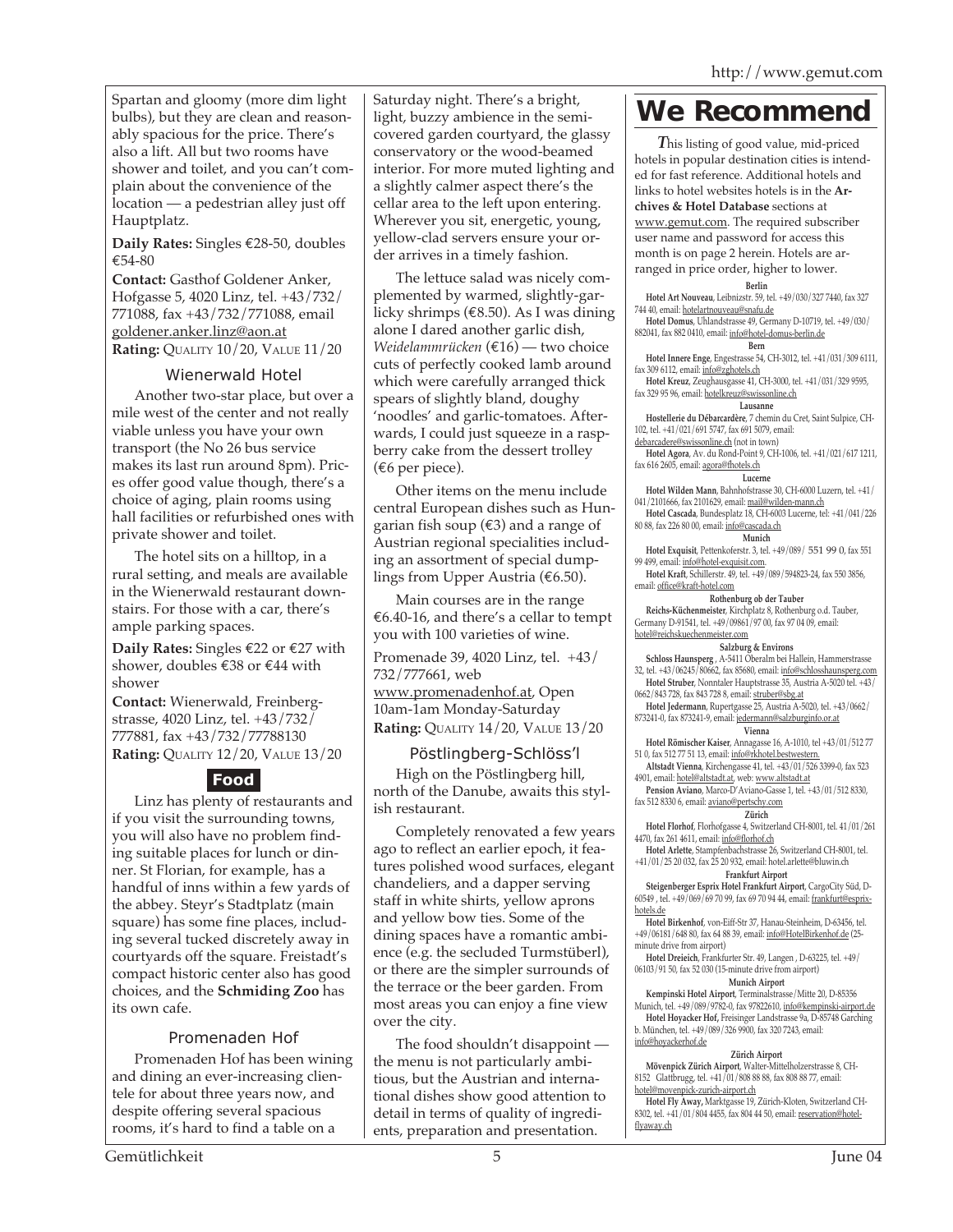The nouvelle cuisine-influenced main courses cost around €6.80-22.50. Options are mostly meat-based and include reliable standbys like Vienna *Schnitzel* (€8.60) or the simply-prepared yet tasty filet of trout with potatoes and side salad ( $£12.70$ ). There's a wide selection of wines, or you could opt for the home-brewed Schössl Bräu beer.

Am Pöstlingberg 14, 4020 Linz, tel. +43/732/716633, web www.poestlingbergschloessl.at, Open 10am-1am Monday-Sunday **Rating:** QUALITY 13/20, VALUE 12/20

#### Alte Welt

Doubling as a restaurant and a cultural centre (or even quadrupling, if you count the wine bar and cafe as separate entities), this place draws a sophisticated crowd.

The food is primarily Austrian in style, with the odd creative twist, and the prices ( $\epsilon$ 7-13) represent decent value. House specialities include fish gulasch and homemade ravioli, and of the six midday menus (two courses for  $\epsilon$ 6.40 up to four courses for €9.80), three are vegetarian or vegan. There's a guest garden out front. Inside, decor is understated, with whitewashed walls beneath a vaulted ceiling and plain wooden chairs and tables.

Alte Welt is located in an arcaded courtyard, which would be very stylish if it weren't so shabby.

Hauptplatz 4, 4020 Linz, tel. +43/ 732/770053, web www.altewelt.at, Open 11.30am-2.30pm & 5.50pm-2am Mon.-Sun., closed Sun. midday **Rating:** QUALITY 13/20, VALUE 13/20

#### Stieglbrau Klosterhof

Located in a three-story, 17thcentury building, this eatery with beer hall ambience offers several dining areas. Spaces range from the frivolous gaiety of the Stieglitz bar on the ground floor (with live music on Fridays and Saturdays) to the wood panels and historic coats of arms of the first floor restaurant. In the summer, though, most people head outside to the huge beer garden to eat and drink within the shade of mighty chestnut trees.

The menu is typically Austrian,

with main courses costing €8.80- 17.50. The high volume of business means the food lacks subtlety, but it's reliably turned out and portions are substantial. All the usual choices are here (*Schnitzels*, steaks, fish etc.), though they can get more creative in the daily specials — pike-perch in a potato crust with lemon whipped cream and zucchini (€13.90) worked pretty well.

Landstrasse 30, 4020 Linz, tel. +43/ 732/773373, web www.klosterhoflinz.at, Open 10am-midnight Mon.- Sun.

**Rating:** QUALITY 12/20, VALUE 12/20

#### Josef Stadtbräu

They brew their own beer here, and very palatable it is. The food doesn't particularly stand out, but it is competently cooked and efficiently served — meals come quickly, even when they're full to the rafters, which is usual. I tried the spare ribs (€7.90), a large portion, served with baked potato and two sauces; the meat was tender and subtly marinated.

Half the reason to come here, though, is the lively atmosphere and friendly ambience. Early on a Sunday evening, when there is live music, there was no shortage of patrons of all ages letting their hair down and swinging their partners around the dance area in country-and-western style twirls. There's a choice of eating areas, ranging from the attractive courtyard to the inner hall. Seating is on regular chairs and tables or high bar stools and small round, elevated tables. Food prices are reasonable, with popular 'city brunch' being available between 11am and 2:30pm for €6.90

Landstrasse 49, 4020 Linz, tel. +43/ 732/773165, web www.josef.co.at, Open 10am-4am Monday-Sunday **Rating:** QUALITY 12/20, VALUE 13/20

#### Jindrak Konditorei

Linzer Torte is perhaps the most famous Austrian cake after the Sacher Torte. It features a thick biscuit base with a hint of almond supporting a layer of raspberry jam and topped-off by distinctive latticework strips of pastry. Jindrak, a fairly plain but smart cafe, is the main address for this speciality. There is a range of other

cakes for sale, as well as a lunch menu (one choice) for only €4.40- 6.50. You can also buy complete Linzer Tortes in presentation boxes for €5.65-12.25. For some tastes, the filling of these cakes is a little too sugary and the biscuit base a bit too dry.

There's another Jindrak Konditorei at *Südbahnhofmarkt*, with a guest garden.

Herrenstrasse 22, 4020 Linz, tel. +43/732/779258, web www.linzertorte.at, open 8am-6pm Monday-Saturday **Rating:** QUALITY 12/20, VALUE 12/20

*20 GREAT SIGHTS Continued from page 1*

able specimen of 17th century technology, all appearing brand new. The ground floor contains six 16th century field guns, a bronze mortar from 1652, implements and materials for making rockets, armor for light cavalry and footmen, black armor, (breast and back plates), hundreds of matchlock arquebuses (cannons with cannon balls), countless 17th century matchlock, wheellock and flintlock muskets, pistols and rifles.

**Central Cemetery, Vienna (A):** Among the famous folk buried in this huge cemetery are composers Beethoven, Brahms, Gluck, Schubert, Schoenberg, von Suppe, Lanner, Stoltz, and all the famed Strauss family. You can also see the graves of actor Curt Jurgens; WWII German flying ace, Walter Nowotny, who shot down 255 Russian aircraft; and Geli Raubal, Hitler's niece with whom he had a scandalous affair that ended with her suicide. To find exact grave locations see www.findagrave.com and browse by cemetery.

**Christkindl, near Steyr (A):** This tiny village is where Austrian children send their Christmas letters and all are answered by the post office. You may wish to mail a card from here as the stamps and postmark are somewhat prized. There is also a massive, wonderfully intricate, 'Rube Goldberg'-style, mechanical Nativity scene on display. Completed just before the war, it is the work of a single local hobbyist who took some 40 years to build it – in his living room.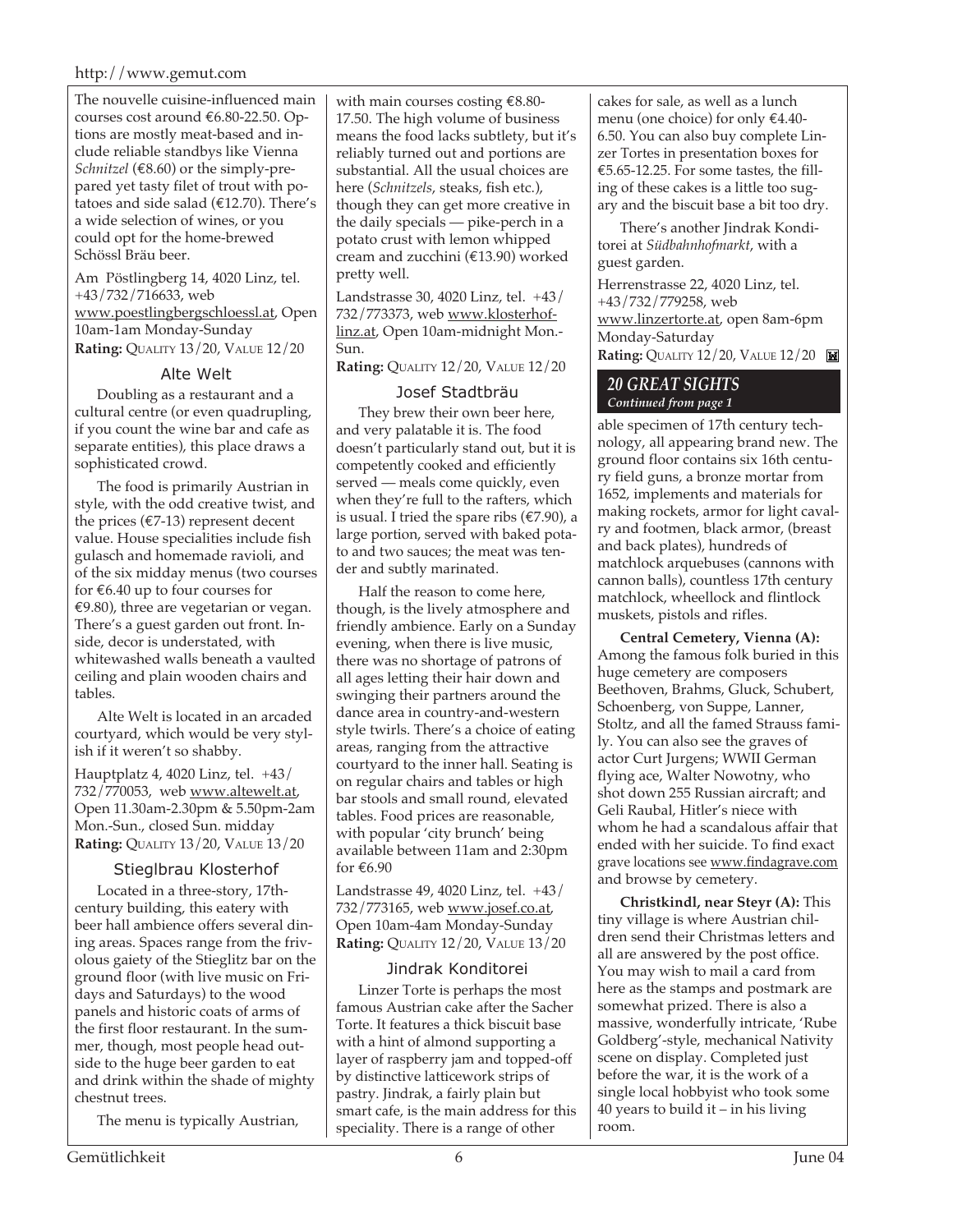**Kaisergruft, Vienna (A):** The **Capuchins' Crypt** beneath the streets of Vienna is the burial place of the Imperial family and contains the remains of some 125 Habsburg emperors, empresses and archdukes. One thing to keep in mind when walking among these lavish, ornate coffins is that certain organs of those interred here have been removed and placed elsewhere: the **Church of the Augustinians** for the hearts and the catacombs of **St. Stephen's** for the entrails.

**Riedel Crystal, Kufstein (A):** The world's finest wine glasses are made by hand at this small factory. Riedel's suggested retail price for four of its top-of-the-line Bordeaux glasses is \$356. From an overhead catwalk, visitors can see them made. In a carefully choreographed series of steps involving several artisans, glowing red blobs become sparkling crystal glassware. The sales room offers good prices on seconds of wine glasses as well as other glass products and will ship.

**The Prater, Vienna (A):** This oldworld amusement park is much more than just the giant ferris wheel that starred in the movie *The Third Man*. Of course there are rides, both usual and unusual, but also a planetarium, a casino, shooting galleries, a hall of mirrors, restaurants, beer gardens, and a museum. Since all are independently operated, admission to The Prater grounds is free.

#### **Germany**

**Botanical Gardens, Nymphenburg Palace, Munich (G):** The palace, of course, is a major tourist draw but too many bypass this extraordinary display of horticulture. The remarkable cactus exhibits and intensely humid tropical greenhouses put the visitor in a different world.

**Carriage Museum, Munich (G):** Another frequently overlooked corner of Nymphenburg is the former stable and its magnificent collection of harnesses and horse-drawn wagons, including the ornate state coach and sleigh of King Ludwig II; he of Neuschwanstein, Linderhof and Herrenchiemsee fame.

**Church at Ottobeuren, near Memmingen (G):** Only when you step inside the "Jewel of German Baroque," in the tiny town of Ottobeuren, do you become fully aware of its enormous size and stunning ornamentation. This is one of only a handful of individual sights in Germany to which Michelin awards three stars, "worth a journey."

**Mercedes Welt am Salzufer, Berlin (G):** Yes, it's a Mercedes Benz dealership showroom — but what a showroom. The five-story, ocean liner-shaped steel and glass atriumstyle enclosure houses two restaurants, a private club with indoor climbing wall, racquet ball courts, and, of course, all those great cars both brand new and rare vintage models — some of them suspended on cables connected to the overhead steel girders. In the main floor's informal eating area you can keep one eye on huge, high-definition TV screens tuned to CNN while having lunch, dinner or just a snack.

**Partnachklamm, Garmisch-Partenkirchen (G):** Go to the end of the road that runs past the Olympic Ski Stadium, then follow the signs to the steep, narrow Partnachklamm gorge through which a fast river thunders and crashes. The path is directly along the torrent and one is likely to get a little wet.

**Schloss Tambach's Falconry Show, Altenstein near Coburg (G):** A huge condor flying directly at you with it's landing gear down is, to say the least, exciting. Diving falcons, soaring eagles and those big condors all share airspace in this exhilarating exhibition. Admission includes access to the castle and its hunting museum, as well as entry to the wild animal park.

**Villa Wahnfried, Bayreuth (G):** The house where **Richard Wagner** lived the last 12 years of his life. He and his wife, Cosima, the daughter of Franz Liszt, are buried in the garden. Anyone who enjoys Wagner at all will find it a moving experience to listen to a recording of his music while looking out upon his grave from the very room where he composed it.

### **News Briefing for the Traveler**

■ **ATM Problems Abroad: Accord**ing to the website **Europe for Visitors** (goeurope.about.com), some smaller banks and credit unions no longer allow their customers to obtain cash from ATMs outside the U.S. Credit cards can also present problems; EFV notes that a sudden change in buying patterns — such as a large purchase overseas — could cause the charge to be declined. What to do? Call your bank to make sure your ATM card will work in Europe and let your credit card company know you plan to use your card outside the country.

■ **Sex in the Czech Republic:** Anyone driving from Germany into the Czech Republic cannot fail to notice the proliferation of prostitution. Hookers, who work from shed-like brothels advertised as nightclubs, line roadsides near the German and Austrian borders. And, with the advent of low intra-Europe airfares, Prague has become a center for "sex tourism," mostly men from the United Kingdom and Germany. Lured by cheap beer and readily available sex, they arrive by the planeload on weekends. Most of this activity is confined to a couple of small areas of the city but some travelers may want to confine their Prague visits to the Monday-Thursday period.

■ Swiss to Drop Border Controls: Switzerland will end border controls with its European Union neighbors by 2007, EU and Swiss leaders agreed last month at a meeting in Brussels.

■ **Stuttgart Has Europe's Best Sushi:** With Germany's biggest contingent of Japanese residents, Stuttgart carries the unofficial title "Nippon on the Rhine." And it is said that an area of Japanese shops and restaurants near the rail station known as "little Tokyo" is where the best Sushi on the continent is found.

■ **Berlin's Newest Luxury Hotel:** The city's 17th five-star is the new **Ritz-Carlton** at Potsdamer Platz. It currently offers a weekend rate of 175 euros per night. It shouldn't be hard to take *Continued on page 8...* | business from the haughty Adlon.